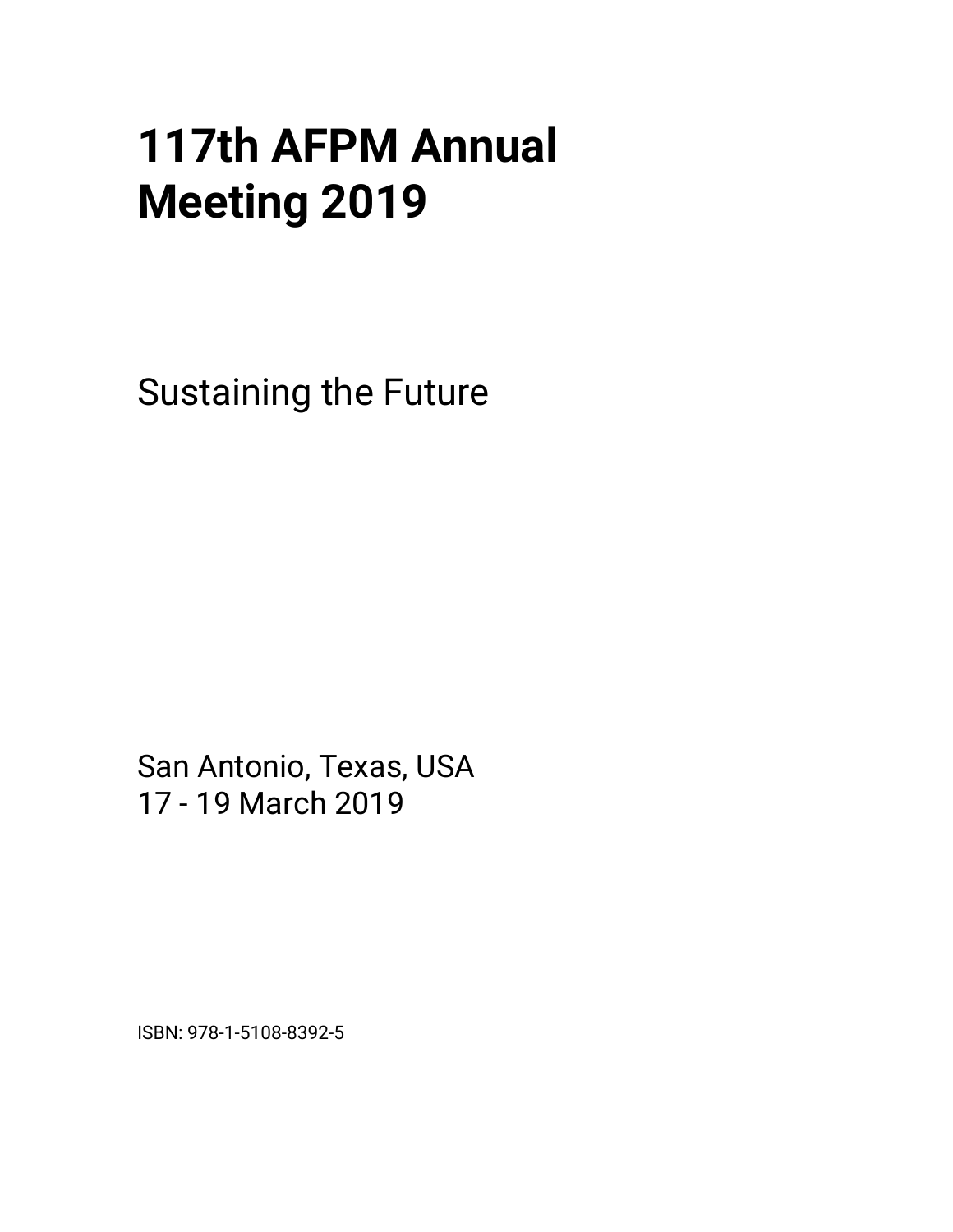**Printed from e-media with permission by:** 

Curran Associates, Inc. 57 Morehouse Lane Red Hook, NY 12571



**Some format issues inherent in the e-media version may also appear in this print version.** 

Copyright© (2019) by American Fuel & Petrochemical Manufacturers (AFPM) All rights reserved.

Printed by Curran Associates, Inc. (2019)

For permission requests, please contact American Fuel & Petrochemical Manufacturers (AFPM) at the address below.

American Fuel & Petrochemical Manufacturers (AFPM) 1667 K Street, NW, Suite 700 Washington DC 20006 USA

Phone: (202) 457-0480 Fax: (202) 457-1486

info@afpm.org

## **Additional copies of this publication are available from:**

Curran Associates, Inc. 57 Morehouse Lane Red Hook, NY 12571 USA Phone: 845-758-0400 Fax: 845-758-2633 Email: curran@proceedings.com Web: www.proceedings.com